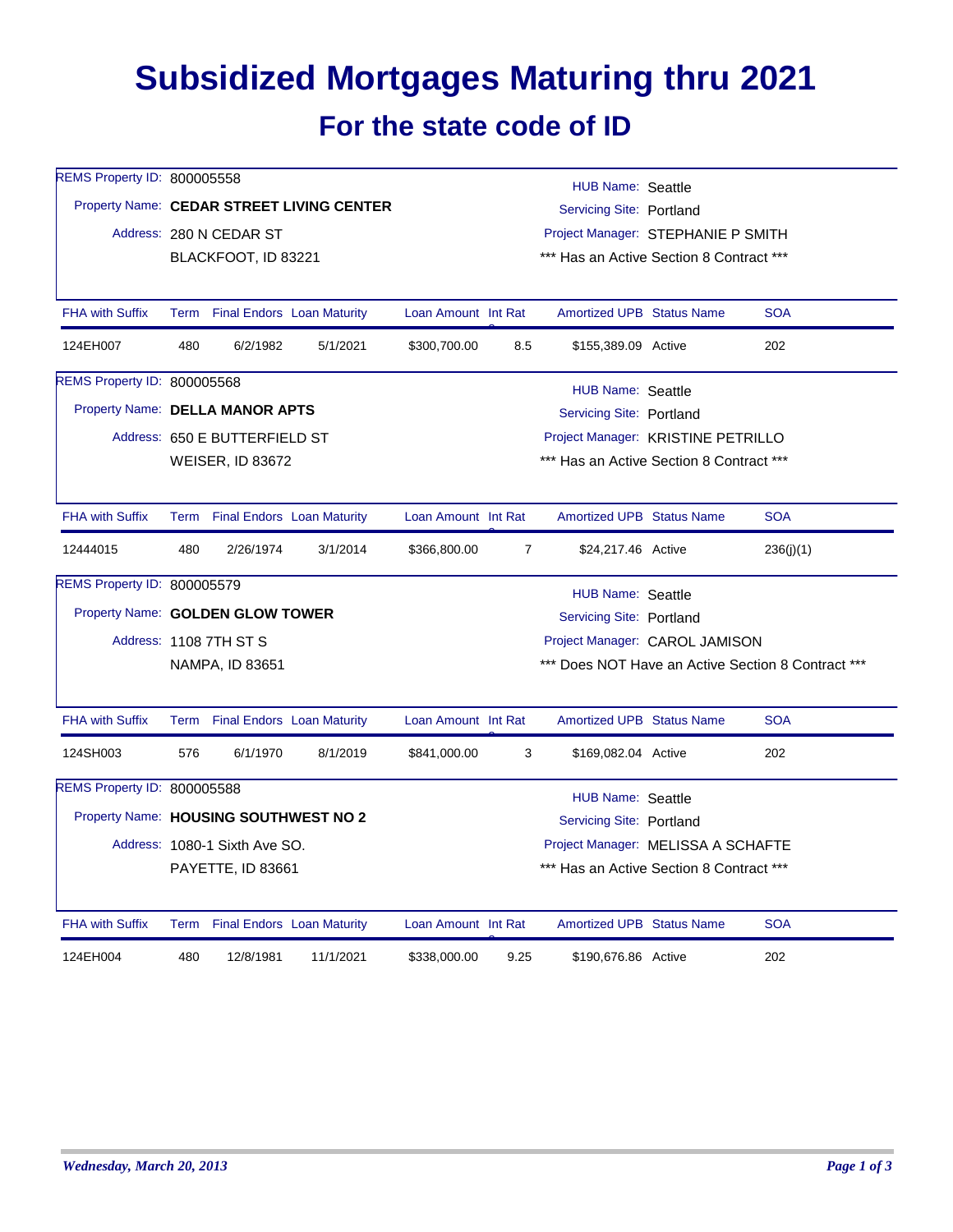| REMS Property ID: 800005604    |                                                                                                                                            |                                 |                                          |                     |                                          | HUB Name: Seattle                                  |                          |                                                    |  |
|--------------------------------|--------------------------------------------------------------------------------------------------------------------------------------------|---------------------------------|------------------------------------------|---------------------|------------------------------------------|----------------------------------------------------|--------------------------|----------------------------------------------------|--|
| Property Name: MAPLE WEST APTS |                                                                                                                                            |                                 |                                          |                     |                                          | <b>Servicing Site: Portland</b>                    |                          |                                                    |  |
|                                |                                                                                                                                            | Address: 350 W. Maple St.       |                                          |                     |                                          | Project Manager: CAROL JAMISON                     |                          |                                                    |  |
|                                |                                                                                                                                            | POCATELLO, ID 83201             |                                          |                     |                                          |                                                    |                          | *** Does NOT Have an Active Section 8 Contract *** |  |
|                                |                                                                                                                                            |                                 |                                          |                     |                                          |                                                    |                          |                                                    |  |
| <b>FHA with Suffix</b>         | Term                                                                                                                                       |                                 | <b>Final Endors Loan Maturity</b>        | Loan Amount Int Rat |                                          | <b>Amortized UPB Status Name</b>                   |                          | SOA                                                |  |
| 12444025                       | 480                                                                                                                                        | 4/26/1974                       | 5/1/2014                                 | \$529,300.00        | 7                                        | \$41,053.54 Active                                 |                          | 236(j)(1)                                          |  |
| REMS Property ID: 800005616    |                                                                                                                                            |                                 |                                          |                     |                                          |                                                    |                          |                                                    |  |
|                                | <b>HUB Name: Seattle</b><br>Property Name: ORCHARD VILLA APTS<br><b>Servicing Site: Portland</b>                                           |                                 |                                          |                     |                                          |                                                    |                          |                                                    |  |
|                                |                                                                                                                                            | Address: 610 LINDEN AVE         |                                          |                     | Project Manager: MELISSA A SCHAFTE       |                                                    |                          |                                                    |  |
|                                |                                                                                                                                            | LEWISTON, ID 83501              |                                          |                     | *** Has an Active Section 8 Contract *** |                                                    |                          |                                                    |  |
|                                |                                                                                                                                            |                                 |                                          |                     |                                          |                                                    |                          |                                                    |  |
| <b>FHA with Suffix</b>         |                                                                                                                                            | Term Final Endors Loan Maturity |                                          | Loan Amount Int Rat |                                          | <b>Amortized UPB Status Name</b>                   |                          | <b>SOA</b>                                         |  |
| 17144902-V                     | 15                                                                                                                                         |                                 | 9/1/2021                                 | \$0.00              | 4.5                                      |                                                    | \$423,191.19 Operational | 233(c)/236                                         |  |
| REMS Property ID: 800005642    |                                                                                                                                            |                                 |                                          |                     |                                          |                                                    |                          |                                                    |  |
|                                | <b>HUB Name: Seattle</b><br>Property Name: SAMARITAN VILLAGE I<br><b>Servicing Site: Portland</b>                                          |                                 |                                          |                     |                                          |                                                    |                          |                                                    |  |
|                                |                                                                                                                                            | Address: 3350 COLLISTER DR      |                                          |                     | Project Manager: KRISTINE PETRILLO       |                                                    |                          |                                                    |  |
|                                |                                                                                                                                            | <b>BOISE, ID 83703</b>          |                                          |                     |                                          | *** Has an Active Section 8 Contract ***           |                          |                                                    |  |
|                                |                                                                                                                                            |                                 |                                          |                     |                                          |                                                    |                          |                                                    |  |
| <b>FHA with Suffix</b>         |                                                                                                                                            |                                 | Term Final Endors Loan Maturity          | Loan Amount Int Rat |                                          | <b>Amortized UPB Status Name</b>                   |                          | <b>SOA</b>                                         |  |
| 124EH002                       | 480                                                                                                                                        | 6/24/1980                       | 12/1/2019                                | \$1,446,700.00      | 6.875                                    | \$527,285.43 Active                                |                          | 202                                                |  |
| REMS Property ID: 800005652    |                                                                                                                                            |                                 |                                          |                     |                                          |                                                    |                          |                                                    |  |
|                                | <b>HUB Name: Seattle</b><br>Property Name: SOUTH OAK APTS                                                                                  |                                 |                                          |                     |                                          |                                                    |                          |                                                    |  |
|                                | Servicing Site: Portland<br>Address: 250 South Oak ST<br>Project Manager: SUSANA MITCHELL                                                  |                                 |                                          |                     |                                          |                                                    |                          |                                                    |  |
|                                |                                                                                                                                            | BLACKFOOT, ID 83221             |                                          |                     |                                          | *** Does NOT Have an Active Section 8 Contract *** |                          |                                                    |  |
|                                |                                                                                                                                            |                                 |                                          |                     |                                          |                                                    |                          |                                                    |  |
| <b>FHA with Suffix</b>         | Term                                                                                                                                       |                                 | <b>Final Endors Loan Maturity</b>        | Loan Amount Int Rat |                                          | <b>Amortized UPB Status Name</b>                   |                          | <b>SOA</b>                                         |  |
| 12444010                       | 480                                                                                                                                        | 6/27/1973                       | 7/1/2013                                 | \$253,700.00        | $\overline{7}$                           | \$4,652.42 Active                                  |                          | 236(j)(1)                                          |  |
| REMS Property ID: 800005662    |                                                                                                                                            |                                 |                                          |                     |                                          | <b>HUB Name: Seattle</b>                           |                          |                                                    |  |
|                                |                                                                                                                                            |                                 | Property Name: TETON VIEW SENIOR HOUSING |                     |                                          | <b>Servicing Site: Portland</b>                    |                          |                                                    |  |
|                                |                                                                                                                                            |                                 |                                          |                     |                                          |                                                    |                          |                                                    |  |
|                                | Project Manager: STEPHANIE P SMITH<br>Address: 1550-A Teton View Lane<br>*** Has an Active Section 8 Contract ***<br>IDAHO FALLS, ID 83402 |                                 |                                          |                     |                                          |                                                    |                          |                                                    |  |
|                                |                                                                                                                                            |                                 |                                          |                     |                                          |                                                    |                          |                                                    |  |
| <b>FHA with Suffix</b>         |                                                                                                                                            |                                 | Term Final Endors Loan Maturity          | Loan Amount Int Rat |                                          | <b>Amortized UPB Status Name</b>                   |                          | <b>SOA</b>                                         |  |
| 124EH005                       | 480                                                                                                                                        | 9/29/1981                       | 11/1/2021                                | \$1,000,800.00      | 8.5                                      | \$538,643.24 Active                                |                          | 202                                                |  |